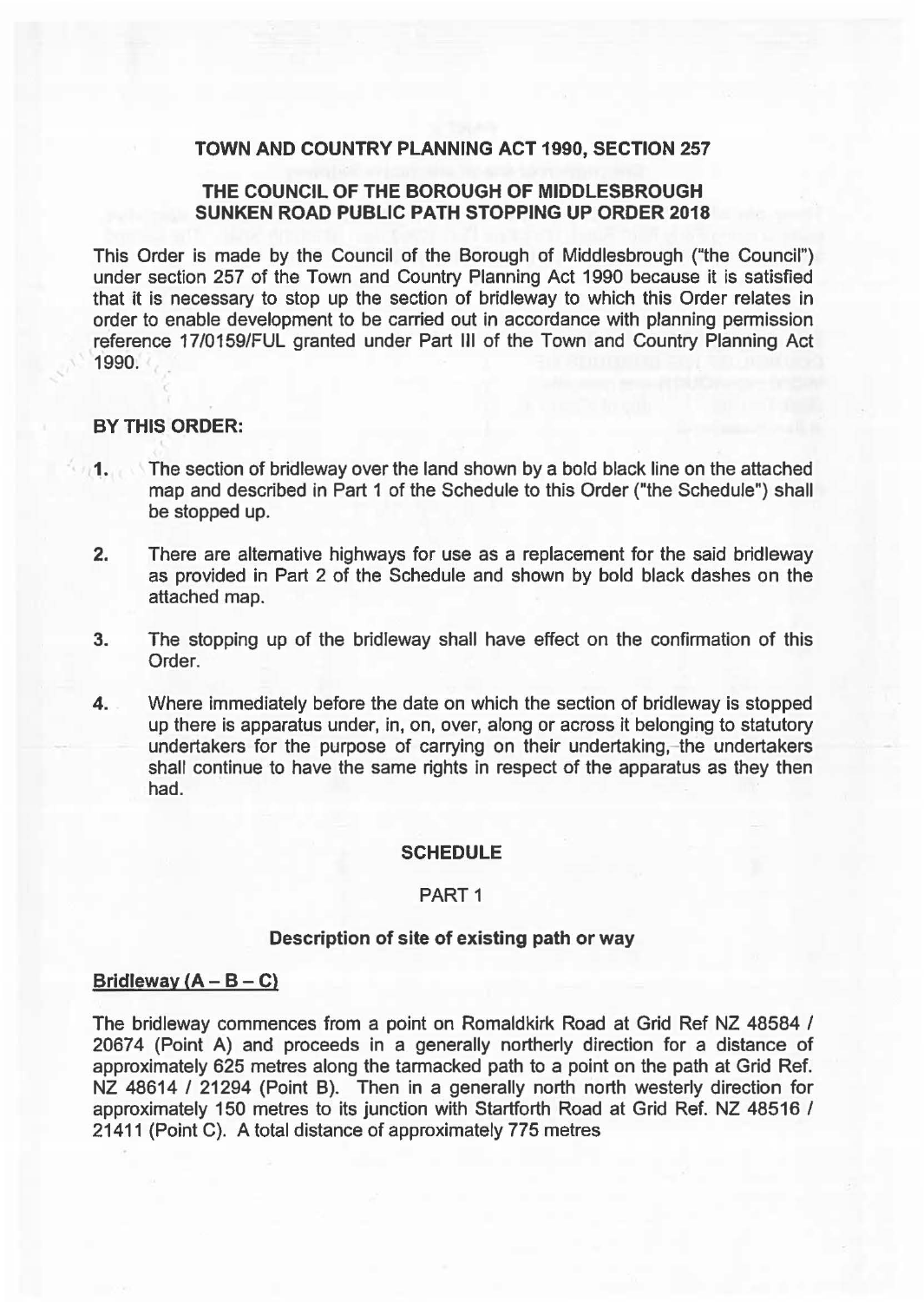# Description of site of alternative highway

There are alternative routes available along existing highways. The first alternative route is along Forty Foot Road, Riverside Park Road then Startforth Road. The second alternative route is along Riverside Park Road then Startforth Road.

THE COMMON SEAL of THE COUNCIL OF THE BOROUGH OF  $\bigcirc$ MIDDLESBROUGH was hereunto (a) affixed on the  $23$  <sup>rd</sup> day of  $\ell$ ebuny )

in the presence of:  $\vee$  )

Authorised Officer

Elcegtren

 $\mu^{\mu\nu}$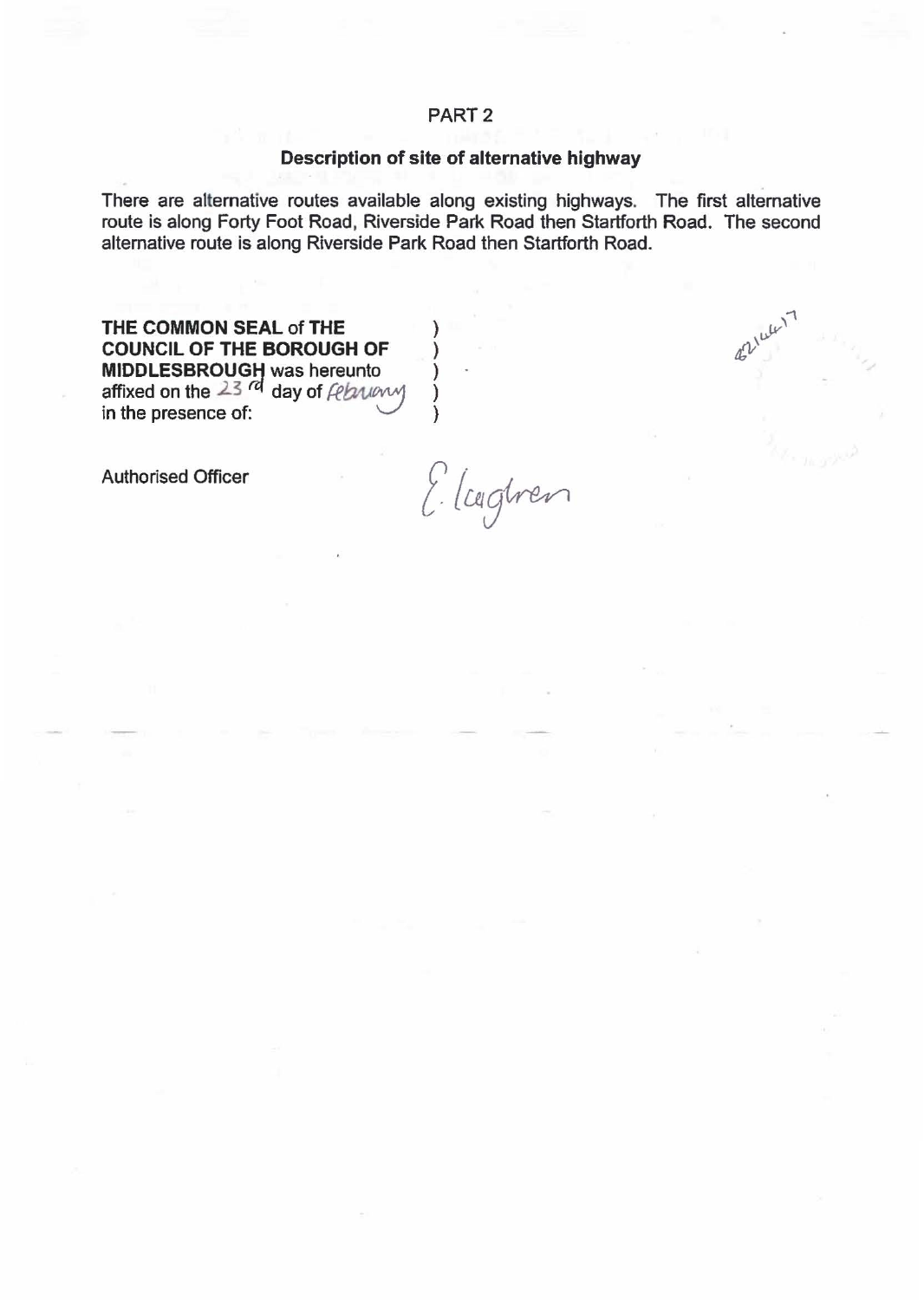